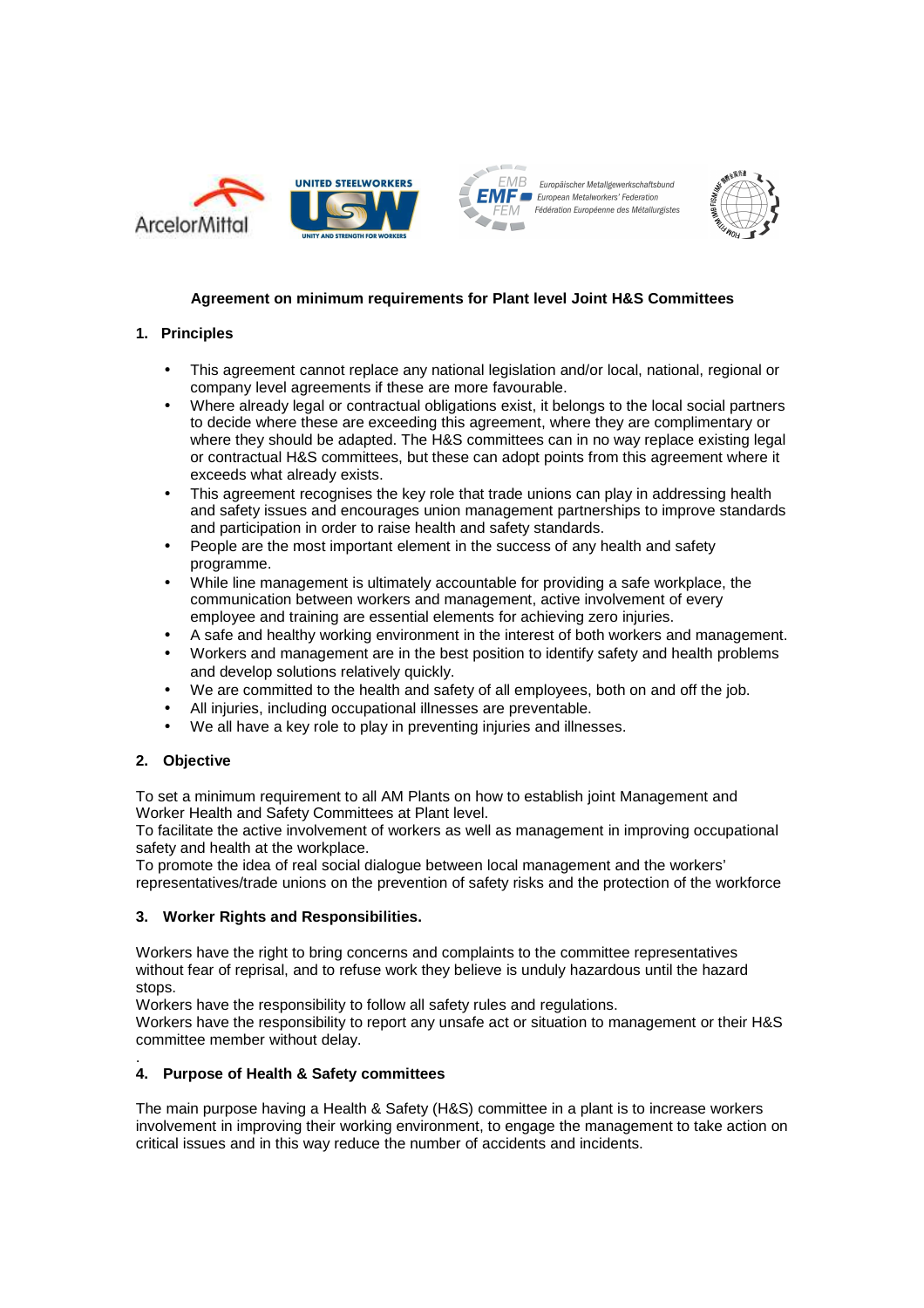H&S committees are widely recognised as being a valuable part of a company's safety organisation for securing active employee participation in accident prevention. The objective of an H&S committee should be:

- To bring management and workers together to review and take action on safety and health problems in the workplace
- To ensure that workers are aware of the agreed safety and health policy
- **To train employees and to stimulate their interest in health and safety**
- To establish a means of communication so that workers can bring to light potential safety and health hazards or make suggestions for appropriate measures. In brief, the plant joint H&S committee should contribute to mutual understanding and good teamwork between management and employees to improve health and safety.
- Develop and efficient prevention policy with the intention to avoid accidents.

To pool health and safety knowledge and expertise available in the company and, in particular, trade unions and management.

## **5. Grievance procedure.**

In the absence of an already existing Grievance procedure safety complaints should first be raised with local management or committee members. If no action is taken senior management should be informed, if still no action is taking then Committee Members or Representatives can seek to involve the Joint Global Occupational Health and Safety Committee.

## **6. Composition**

The H&S committee shall include workers representatives as well as management, with at least 50% participation of workers. It shall have regularly scheduled meetings once every month. The results of the meetings shall be documented and made available for all employees.

Please note that local legislation might include additional requirements, which also need to be complied with. The worker representatives should be selected from the workforce by election or appointed by trade unions.

## **7. Tasks of an H&S committee**

The Joint H&S Committee should, as a minimum:

- Follow up accident & incident reporting and ensure measures are taken to prevent recurrence
- Perform regular inspections of the work environment at least once per month
- Identify the need for training of workers
- Ensure that the AM Standards on Health and Safety in the workplace are available to workers
- Be aware of trends in the wider company and industry.

# **8. Committee meetings**

The committee should meet regularly, at least once a month, although provisions should be made for emergency meetings to deal with urgent matters. Management should provide suitable facilities for the meetings. Meetings should take place within normal working hours, and members can attend as part of their normal job. In addition members of the committee should be free to investigate complaints and potential hazards in a reasonable manner - the time used will be considered as normal part of their job.

An agenda should be prepared by the chairman and co-vice-chairman well in advance, be submitted to each individual member of the committee, and be posted on notice boards throughout the company for information.

Agenda items should include but should not be limited to: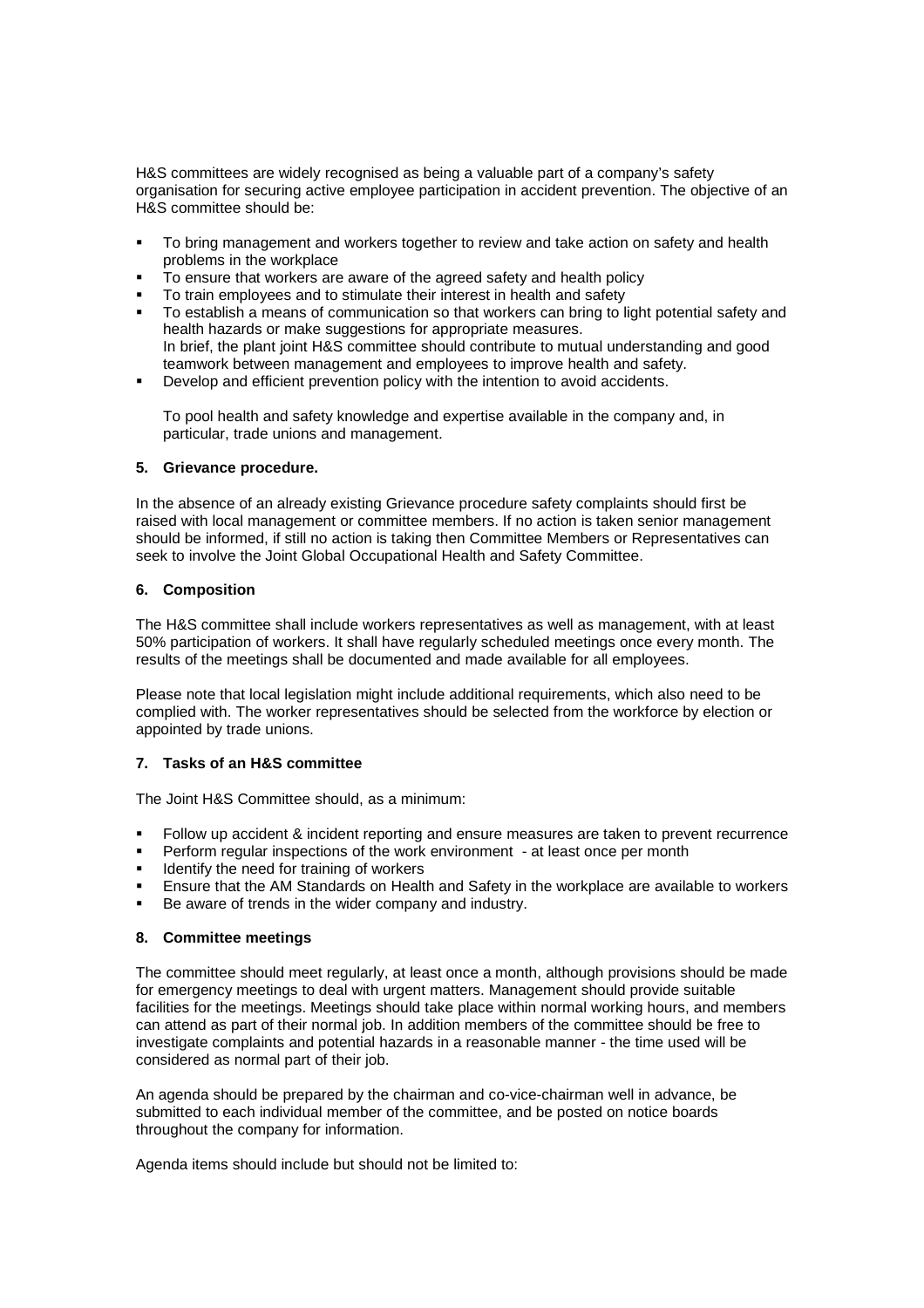- Follow-up on the decisions previously made and still outstanding.
- Discussion about any accidents or near-misses that have taken place since the previous meeting
- Discussion of the findings of the monthly joint inspection of aspects of the company's operations.

Additionally, all employees should be afforded the opportunity to have items placed on the agenda via a suggestion box, which would be sorted and reviewed by the chairman and vicechairman prior to the preparation of every agenda.

## **9. Implementation time and approval criteria**

All plants are expected to set up Joint H&S committees with immediate effect. Compliance will be monitored by the Joint Global Health and Safety Committee.

## **10. Duration of this agreement**

This agreement will be valid for a period of 4 (four) years from date of signing. It shall be tacitly renewed for periods of 4 (four) years, unless terminated by one of the signatories by notification of the others, by registered letter, at least 6 (six) months before the end of the four year period. Throughout its duration this agreement may be revised by the Joint Global H&S Committee by means of addenda to adapt it, particularly if the perimeter of the group changes.

## **11. Further guidance**

The attached annexure contains guidelines on the establishment of a Joint Health and Safety Committee.

## **12. Implementation of the agreement**

The actual implementation of the agreement on health and safety committees has to be reached between the management and employee representatives/trade unions at site level, and should be done following local and/or national traditions and legislation.

Within this framework, once the agreement is signed, it is agreed that the commitments herein shall be implemented as follows;

- Each site will, where they do not exist, set up a Joint H&S committee as soon as practically possible
- Where H&S committees exist, they will investigate the elements of this agreement and the annexure and evaluate where, if any, they have to adapt their working method and/or structures to meet the requirements in this agreement.
- Each site will make an evaluation of this comparison and report to the Joint Global H&S Committee on what actions, if any, were undertaken
- Where adjustments are required an action plan to implement those will be developed.

## **13. General**

The signatories agree that in case of any dispute in interpretation of this agreement the English text will be valid.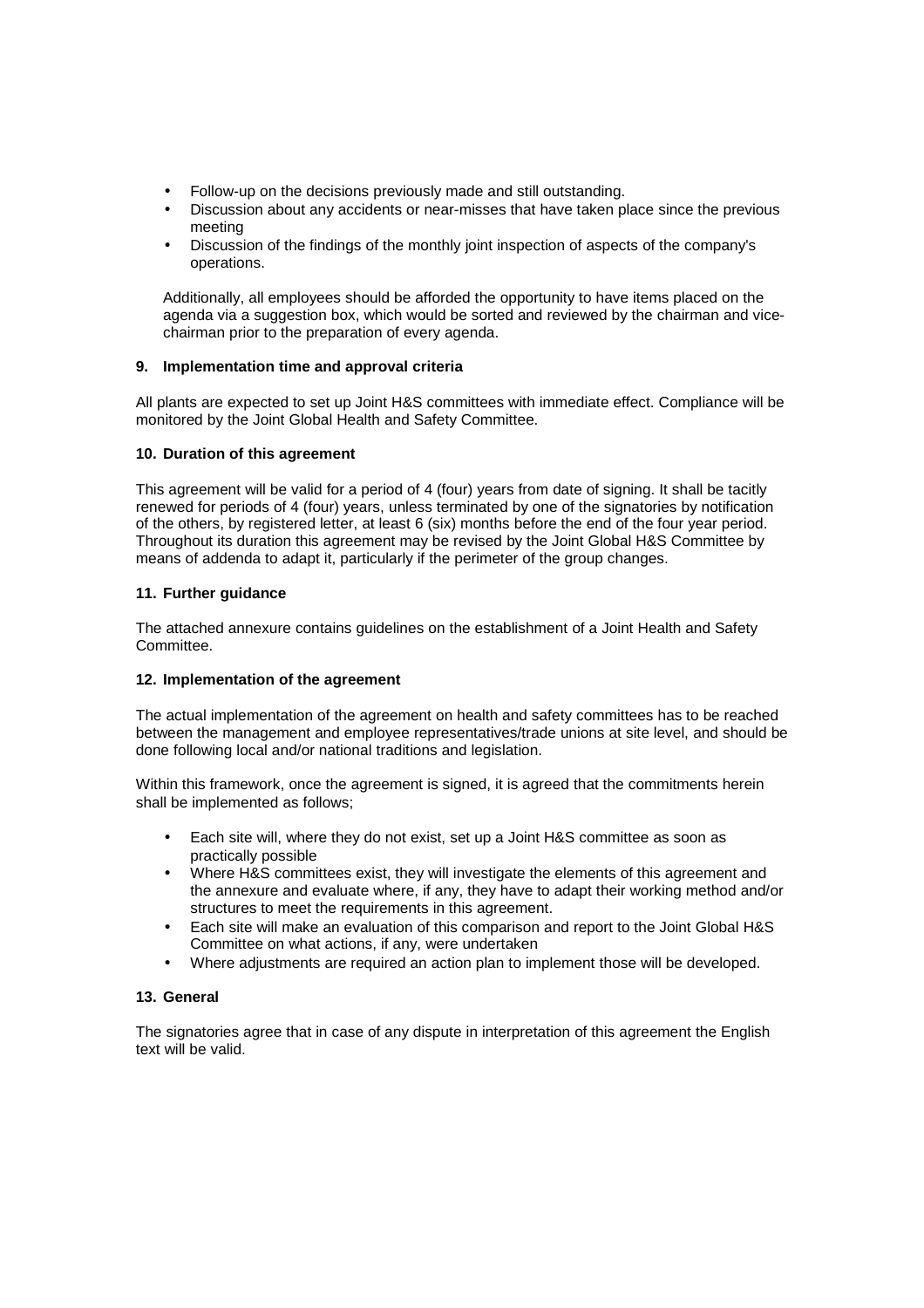Signed on this day 3 June 2008 in London, Luxembourg, Pittsburgh USA and Washington DC For and on behalf of ArcelorMittal

LN Mittal

For and on behalf of International Metalworkers Federation

M Mallentacchi

For and on behalf of European Metaworkers Federation

B Samyn

For and on behalf of United Steelworkers Union

L Girrard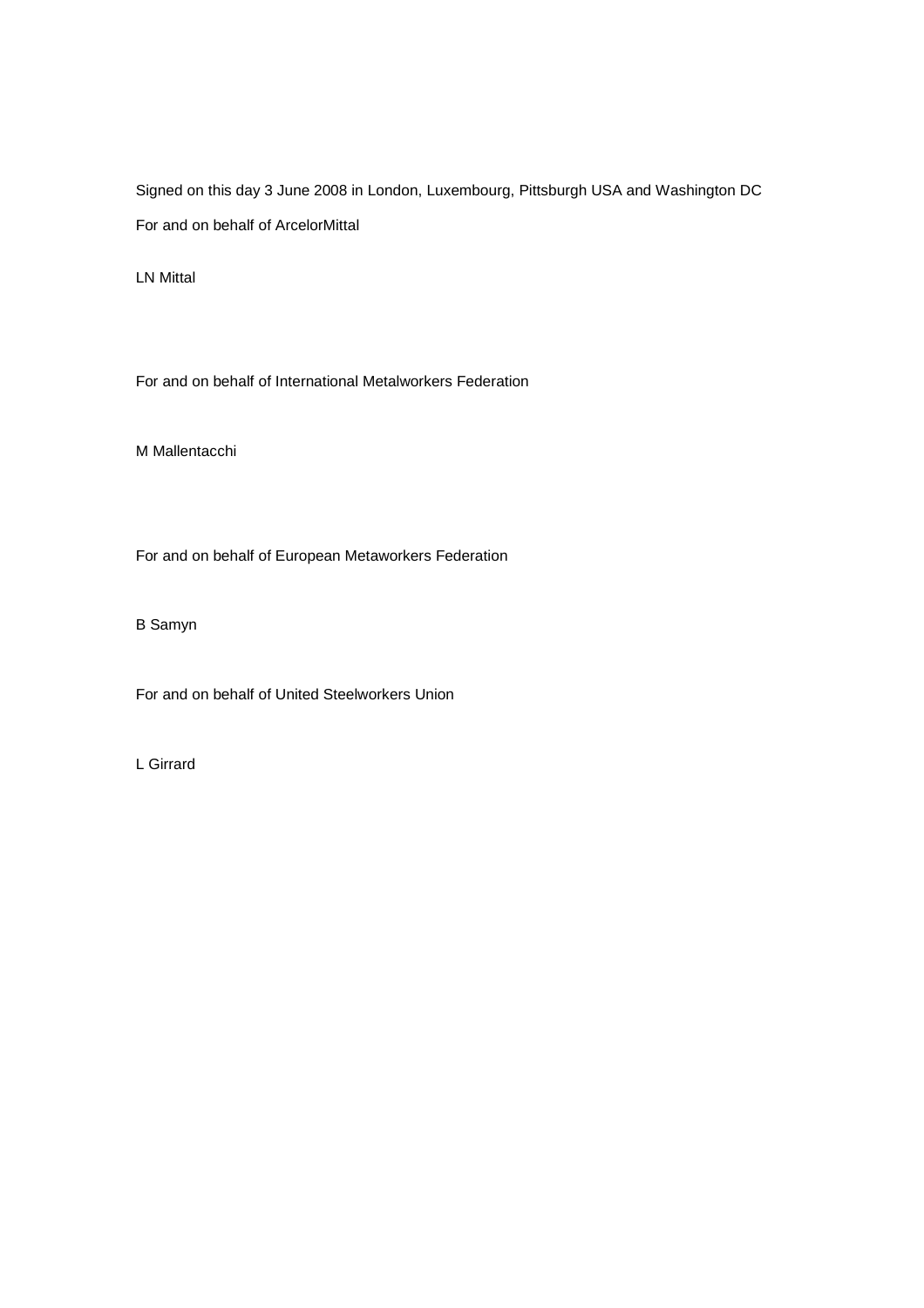# **Further guidance regarding Joint Health & Safety Committees**

## **PURPOSE**

The purpose of this document is to provide further guidance for the implementation of a Joint Health & Safety committee to plant management in all plants of the ArcelorMittal group. The content of this document is of general character, and should be used as a guideline.

## **TABLE OF CONTENT**

- 1. Legislated versus voluntary H&S committees
- 2. Terms of Reference
- 3. About the size and structure of the joint H&S committee
- 4. About the composition of the joint H&S committee
- 5. About chairmanship etc. of the committee
- 6. About committee meetings
- 7. About the tasks to be undertaken by the joint H&S committee
- 8. Company Safety Policy
- 9. Evaluation of the functioning of the committee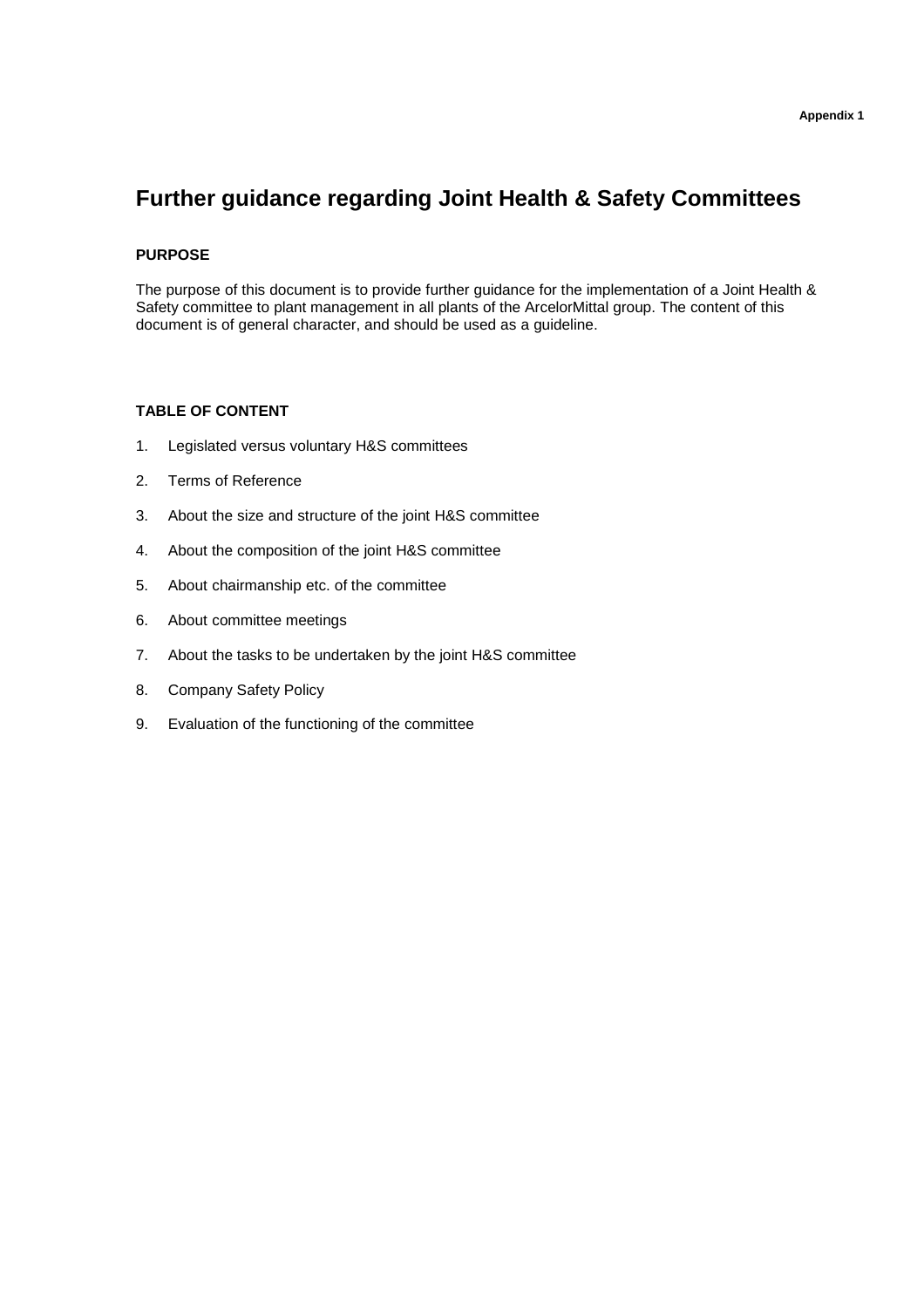#### **1. Legislated versus voluntary H&S committees**

The establishment of a workplace joint H&S committee might be prompted by a legal requirement (eg South Africa) or voluntarily, by management and the interest of workers representatives and trade unions. Those waiting for national legislation to require companies to establish joint H&S committees will find that it is a general trend that all modern laws include such a requirement. The fact that it is very common in a number of countries to find joint H&S committees at some - primarily major - workplaces can be credited to active trade unions and employers with an understanding of the inter relationship between good working conditions, worker participation and motivation, and increased productivity and quality.

The importance, however, of the establishment of workplace joint H&S committees cannot be underestimated. It gives official recognition to the committees and provides the general framework for their functions - in other words, establish the basic requirements. It would then be left to the initiative of trade unions representatives and management of the Unit - and ultimately the individual workplaces to develop the concept to tailor it to their needs.

Seen from an organisational perspective it is noted that committees established as a response to a legal requirement are formed through a top-down approach while committees established voluntarily are a result of a bottom-up approach. The ideal situation is one where the two approaches are used to complement each other.

## **2. Terms of Reference**

When management and workers at a workplace establish a joint H&S committee - with or without the support of a provision in the national legislation - an agreement, at least reflecting the minimum requirements as set out above, must be developed and signed by the involved parties. Where the workers are represented by one or more trade unions, the union(s) should also be signatory (-ries) to the agreement.

This agreement should describe the rules and regulations of the committee and determine what roles and functions should be undertaken by the committee and by the individual members.

#### **3. Size and structure of the joint H&S committee**

Once it has been decided to establish a joint H&S committee at the workplace the question of the size of this committee arises. Some guidance can normally be found in the legislation even though one would most often find quite vague formulations, such as "appropriate size" or "reasonable size". A frequent formulation is the following: "A committee shall consist of, a) at least four persons, for a workplace where fewer than fifty persons are regularly employed; or b) at least six persons or such greater number of people as may be prescribed, for a workplace where fifty or more persons are regularly employed."

Some pieces of legislation state that the committee should "... be consulted on any occupational safety and health matter with relation to the workplace...". This sentence indicates the very important point that all departments or sections of a workplace should be represented in order for the committee to live up to the intention behind this formulation.

It seems difficult to establish firm guidelines regarding the recommended size of the committee. The important point - as illustrated above - is to ensure that all sections and/or production lines and/or departments and/or locations are represented. It is also important to include representatives from different shifts and to ensure that at least one or more safety representatives is present at all times.

In larger workplaces, with several business places and/or with very independent sections, it may be feasible to establish a system with sub-committees. The Corporate Health and Safety function should be consulted on guidelines on the composition of H&S committees in small, medium and large plants as well as other sites in ArcelorMittal.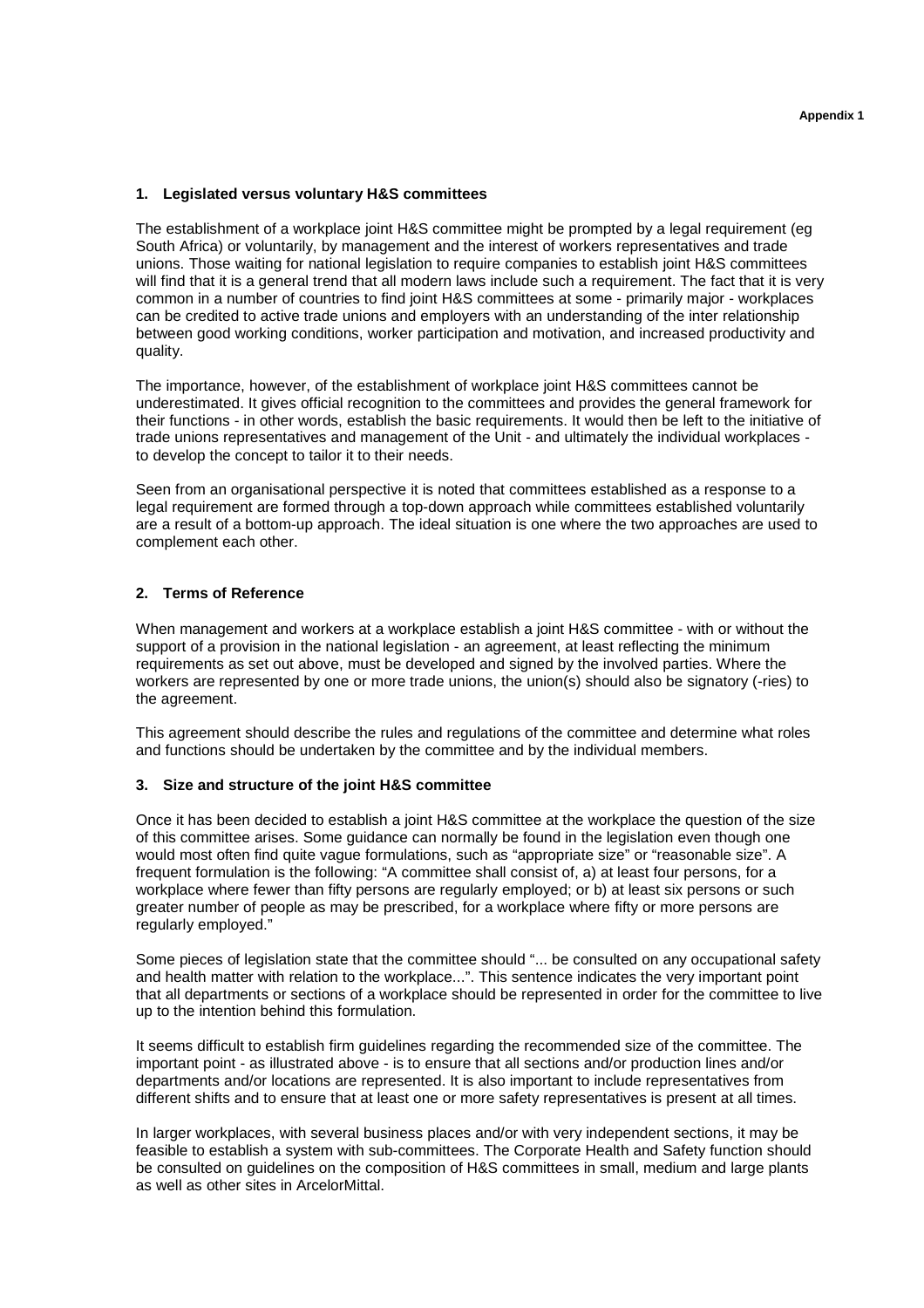The number of committee members will depend on the size of the workplace. But there should never be fewer than two worker representatives. The term of office should be long enough for members to gain some experience in health and safety while allowing other workers an opportunity to learn how the committee functions. A good practice might be to arrange rotating terms of office, so that a committee would never be completely made up of inexperienced members.

#### **4. Composition of the joint H&S committee**

The committee should have representation from the various levels of the organisation, i.e. workers, supervisors, middle management and top management. At the same time representation of all sections or departments would be desirable.

Management should appoint staff members with direct responsibility for departmental operations, making sure that all levels of management (foremen, supervisors, etc.) are represented in the committee. Such diversity in the representation of management would guarantee the presence in the committee of the necessary knowledge and expertise to provide accurate information to the committee on company policy, production needs, and on technical matters in relation to premises, processes, plant, machinery and equipment. Special attention should be given to the fact that the level of management commitment to safety and health issues is reflected in the level of managers appointed to the committee.

Worker representatives should be elected by their fellow workers or appointed by the trade unions but not selected or appointed by management. The company should provide the practical arrangement for the first election after the establishment of the committee. If the workplace is unionised / where trade unions are present it would be natural to involve the respective trade union(s) in this process. The committee itself should arrange the following elections.

Unless stated otherwise in the legal framework it is recommended that, all members of the committee should serve in terms of duration of four years. Re-appointment of management representatives and re-election of worker representatives is possible. Good practise will be to elect alternates who will complete the rest of a committee member's term in case of him/her being unable to fulfil the term by reason of:

- No longer being in the employ of the company.
- Being promoted to Management
- Personal reasons
- No longer a member of the union who elected or appointed him/her

The membership of the joint H&S committee should be regarded as a part of the individual's normal function in the company. Thus, members should not suffer any loss of pay because of attendance of meetings or at agreed activities related to safety and health, as outlined below.

Where a medical practitioner, occupational health nurse and workplace safety officer are employed. they should serve on the committee as observers. The medical doctor most frequently used by the company may attend meetings from time to time, or only parts thereof, to give advice on specific problems or to answer the committee's questions. A similar arrangement may be feasible where a plant is a member of a group medical service or occupational health service. In all cases country legislation on the protection of personal information must be adhered to at all times. Doctor/patient confidentiality must be respected at all times.

#### **5. Chairmanship etc. of the committee**

The most senior management representative should chair the committee and the worker representatives elect amongst themselves the vice-chairman.

The role of the chairman is to ensure full participation of all members to the meeting and to strive for consensus on matters discussed.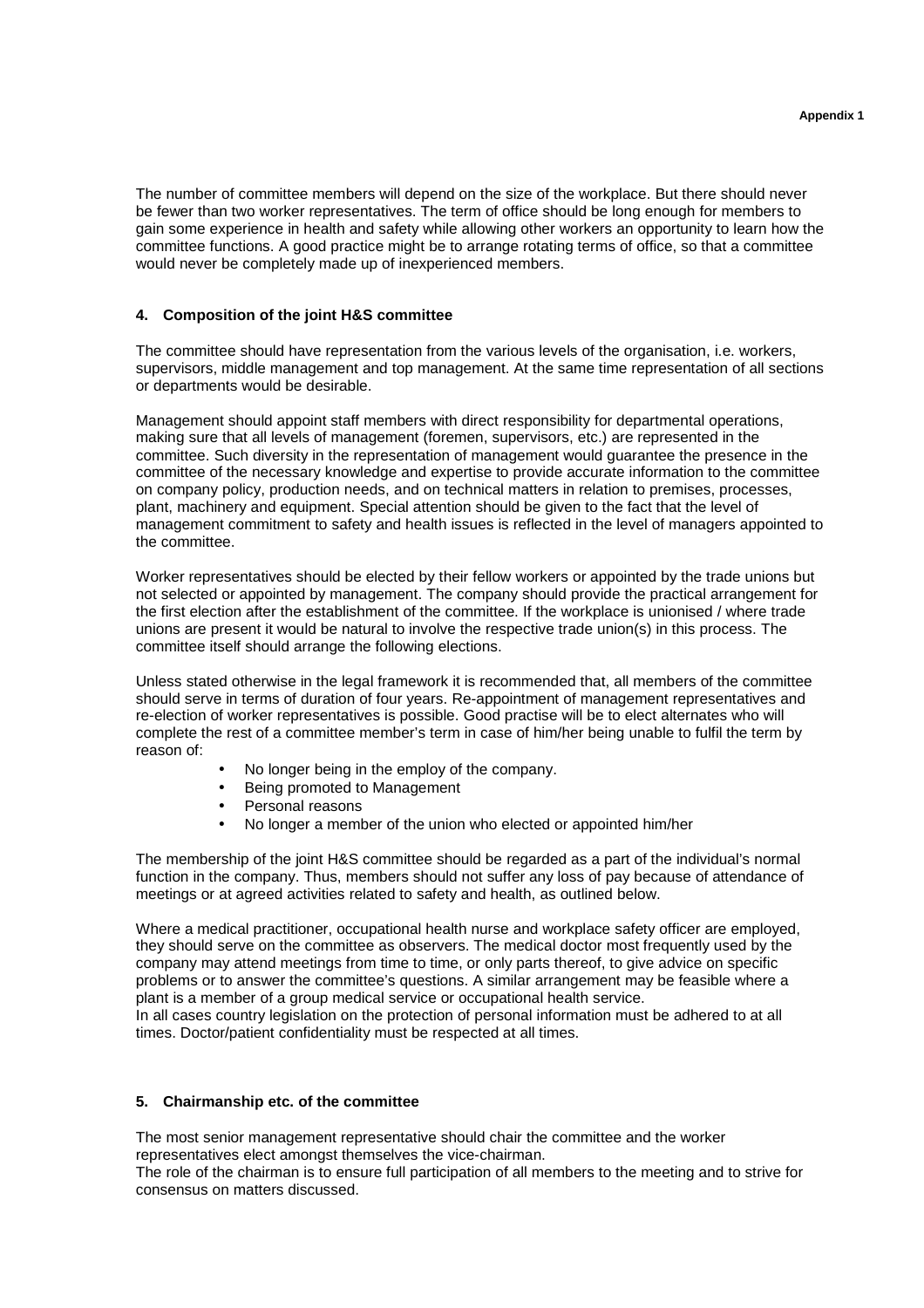## **6. Committee meetings**

The committee should meet regularly, at least once a month, although provisions should be made for emergency meetings to deal with urgent matters. Management should provide suitable facilities for the meetings. Meetings should take place within normal working hours, and members should - as indicated above - be allowed time off with normal pay to attend.

An agenda should be prepared by the chairman and vice-chairman well in advance, be submitted to each individual member of the committee, and be posted on notice boards throughout the company for information. Agenda items should include:

- Follow-up on the decisions previously made and still outstanding. Another standing item should be a discussion about any accidents or near-misses that have taken place since the previous meeting.
- Discussion of the findings of the monthly joint inspection of aspects of the company's operations.

Additionally, all employees should be afforded the opportunity to have items placed on the agenda via a suggestion box which would be sorted and reviewed by the chairman and vice-chairman prior to the preparation of every agenda.

The meetings should - like most other meetings - be kept within the agreed time-frame and should take place in an informal atmosphere. Members should be encouraged to state their views without fear of reprisals. Care should be taken that the meetings of the committee do not degenerate into a "talkshop"; neither should it become a forum for airing general grievances on matters unrelated to safety and health such as wages, promotion, vacation, personalities, etc. Members of the committee should always remember that the committee is not a forum for bargaining: the health, safety and lives of fellow workers are not negotiable.

Minutes from committee meetings should always be taken. It is not too important who takes the minutes as they - according to the model described here - are subjected to approval by representatives from both the company and the workers in the form of the Chairman and the co-vice-chairman. In line with the concept of the committee, the minutes themselves do not have to be lengthy and rather than concentrating on who stated what, they should reflect:

- a) what was the issue;
- b) what action was recommended;
- c) who is recommended to be responsible for the implementation of the action;
- d) what is the recommended time-frame for the implementation.
- e) any budgetary implications

The minutes should be read and approved by the members of the committee before the meeting is closed. The minutes are brought to the next meeting in a written format for approval by the committee, after which it must be signed by the Chairman and Vice chairman.

#### **7. Tasks to be undertaken by the joint H&S committee**

Committees in several countries in the world are given extensive authority by national legislation, e.g. to control investments in occupational safety and health measures, to stop production in specified situations, to implement training and education programmes without further approval, etc. Many committees are responsible for their own budget - an element which adds significantly to the effectiveness and implementation powers of the committee. All matters within or about the company related to occupational safety and health are issues that should be dealt with by the committee. It is recommended that the joint H&S Committee adopt procedures on the working methods of the committee.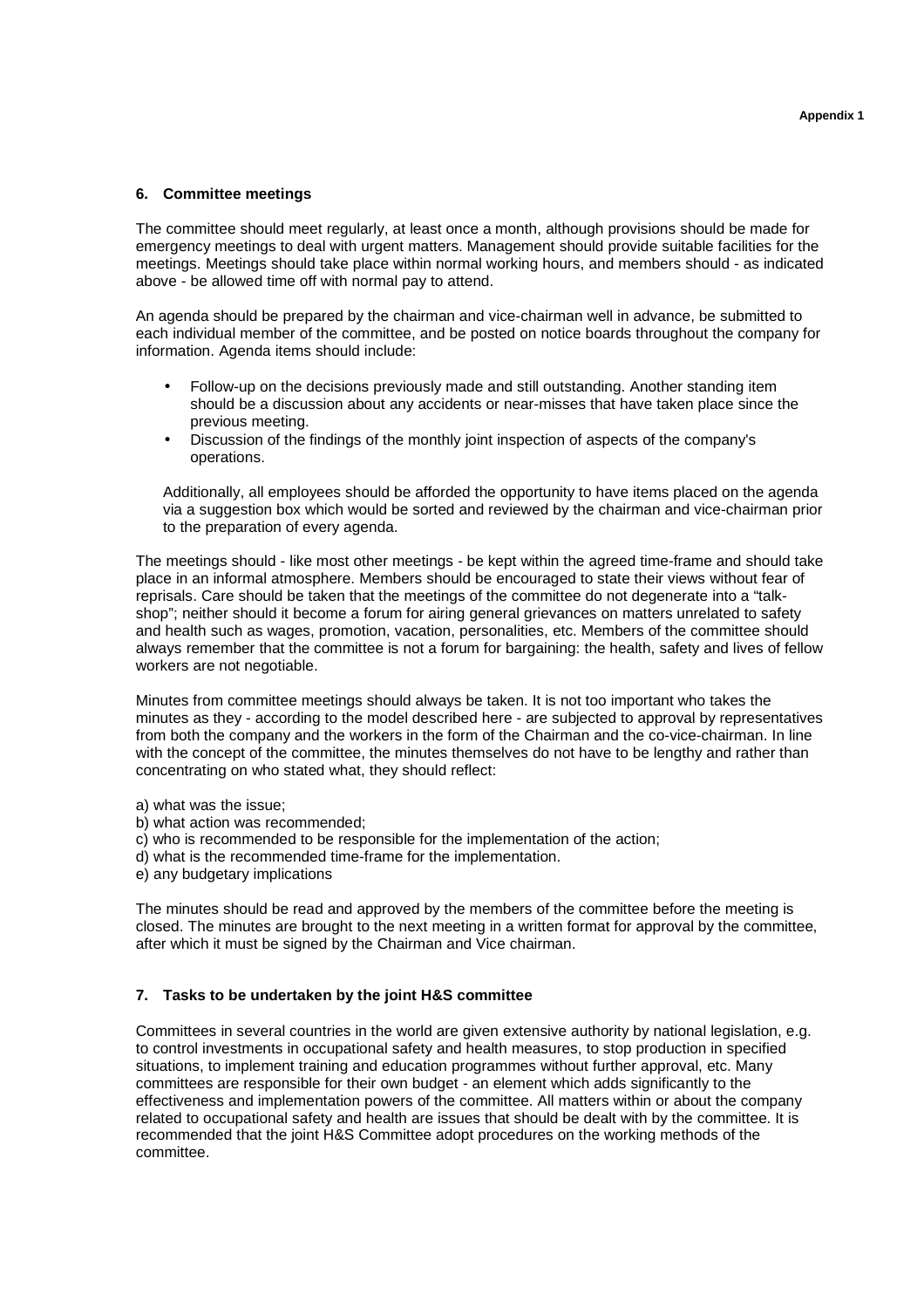The first task for a newly established committee would be to develop an education programme for itself

- which includes training expertise provided by trade unions and management.

Further tasks may be defined in national legislation but this would never be an exhaustive listing. Neither is the following listing of tasks that should be undertaken by the committee; - it is intended to serve as inspiration and further development. The tasks mentioned hereunder are not in any order of priority.

#### a) Develop both a long-term and a short-term plan of action

This is necessary to ensure maximum effect of any investment in improved working conditions as unlimited resources is not normally available in the real life scenario. The plans should constantly be updated and should include recommendations to the management and the workers on the establishment, maintenance and monitoring of programmes, measures and procedures to ensure and enhance the safety and health of workers.

## b) Personal protective equipment

Based on a thorough assessment of all work processes and all jobs, including information provided by suppliers of chemicals, machinery, tools, etc., the committee should develop guidelines on the use of personal protective equipment. The guidelines should include recommended type(s) and how frequently they should be replaced.

#### c) Reporting, recording and investigation of accidents and near-misses

The committee should develop practices for the reporting, investigation and recording of accidents. All reports should be placed on the agenda of the following meeting of the committee. The committee should develop practices regarding the investigation of accidents. To this end, the committee may wish to appoint, for instance, two members who should investigate all accidents immediately after occurrence. The recording of all accidents and incidents is important to the development of accident prevention programmes. All significant incidents, including fatalities must be conveyed to the committee without delay.

#### d) Inspections, audits and Job Safety Analysis

The committee, or the committee members appointed to perform the task, should carry out regular safety inspections at the workplace. Each work area should be visited at least once a month. Over time, these inspections should cover all shifts. The reports of the inspections provide valuable basic information on the practical situation and additionally serve to identify situations that may be sources of danger or hazard to the workers, and should be placed on the agenda of the following meeting of the committee. In addition, the committee should perform a comprehensive, in-depth audit of the overall workplace safety program at least once a year. This audit should be linked to a program of job safety analysis, focusing on the hazards, processes, procedures, equipment and protective devices applicable to every job or task. Special attention should be given to the risks associated with abnormal situations, such as equipment failures and process upsets. To be effective, job safety analysis should involve workers actually assigned to that job. This program of inspections, audits and job safety analysis will also::

- reinforce the link between the committee and the shop-floor workers,
- stimulate interest in the committee's activities,
- emphasise the part played by the workers themselves in the company's safety and health programmes and;
- help to increase the prestige of committee membership.
- **Encourage trade unions to play a more active role**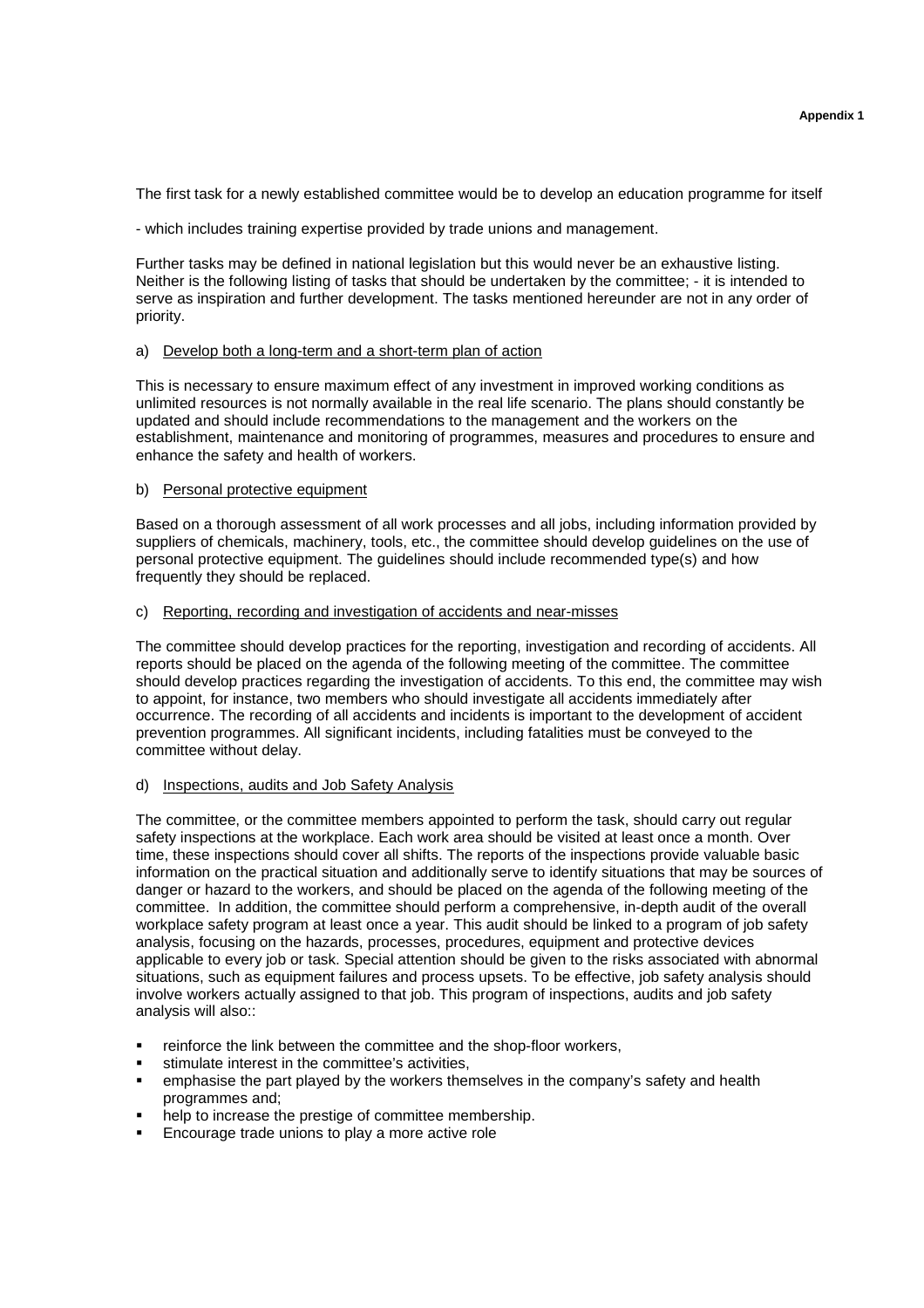## e) Training and education programmes

The committee should develop training and education programmes on occupational safety and health for the entire organisation. Such programmes should ensure that workers are aware of all relevant information, e.g. material safety data sheets, operation manuals, emergency procedures, proper use of collective prevention measures and of personal protective equipment.

## f) Introduction of new employees

The committee should develop occupational safety and health introduction programmes for new employees. These programmes should, inter alia, ensure that no new colleague commence working before she or he is made aware of the company safety policy and practices, the rules and regulations, potential hazards in the workplace, the use of personal protective equipment.

## g) Information gathering

First of all, the committee should obtain copies of national legislation, regulations and recommendations regarding occupational safety and health. This information can normally be obtained from the employer, the trade union or the labour department.

## h) New Technology and the Management of Change.

The company should not make significant change to technology, including equipment, materials, processes or procedures, unless the safety of the change has been thoroughly evaluated by competent engineers, and discussed by the committee.

The committee should also obtain information from the employer concerning:

- the identification of potential or existing hazards of materials, processes or equipment;
- safety and health experience and work practices and standards in similar or other industries of which the employer has knowledge; and
- the conducting or taking of tests of any equipment, machine, device, article, material, chemical, physical agent or biological agent in or about a workplace for the purpose of occupational safety and health.

Furthermore, the committee should be consulted about, and have designated representatives present at the beginning of testing referred to earlier, conducted in or about the workplace if the designated representatives believe their presence is required to ensure that valid testing procedures are used or to ensure that the test results are valid.

The committee should have the right - by agreement - to seek advice from external experts and to report matters to the authorities. The committee should develop and maintain a register of chemicals and chemical products in the workplace.

## i) Respond to problems and improvement ideas raised by employees

The committee should respond quickly to any problems brought to the attention of any member of the committee. Workers should be allowed - e.g. via the use of the suggestion box - to raise matters anonymously, as well as through their health and safety representatives. No employee should be penalised or victimised in any way for raising a safety concern of any nature.

# j) Develop safety manuals

The committee should ensure that safety manuals or checklists are developed covering specific parts of, or specialised environments in the company. It is recommended that rather than developing one company safety manual which may tend to be quite voluminous, it may choose to develop safety manuals for each operational area of the company, e.g. the laboratory, the mechanical workshop, the cafeteria, the office, etc. Apart from being more user-friendly in size, such manuals would also be concise and specific.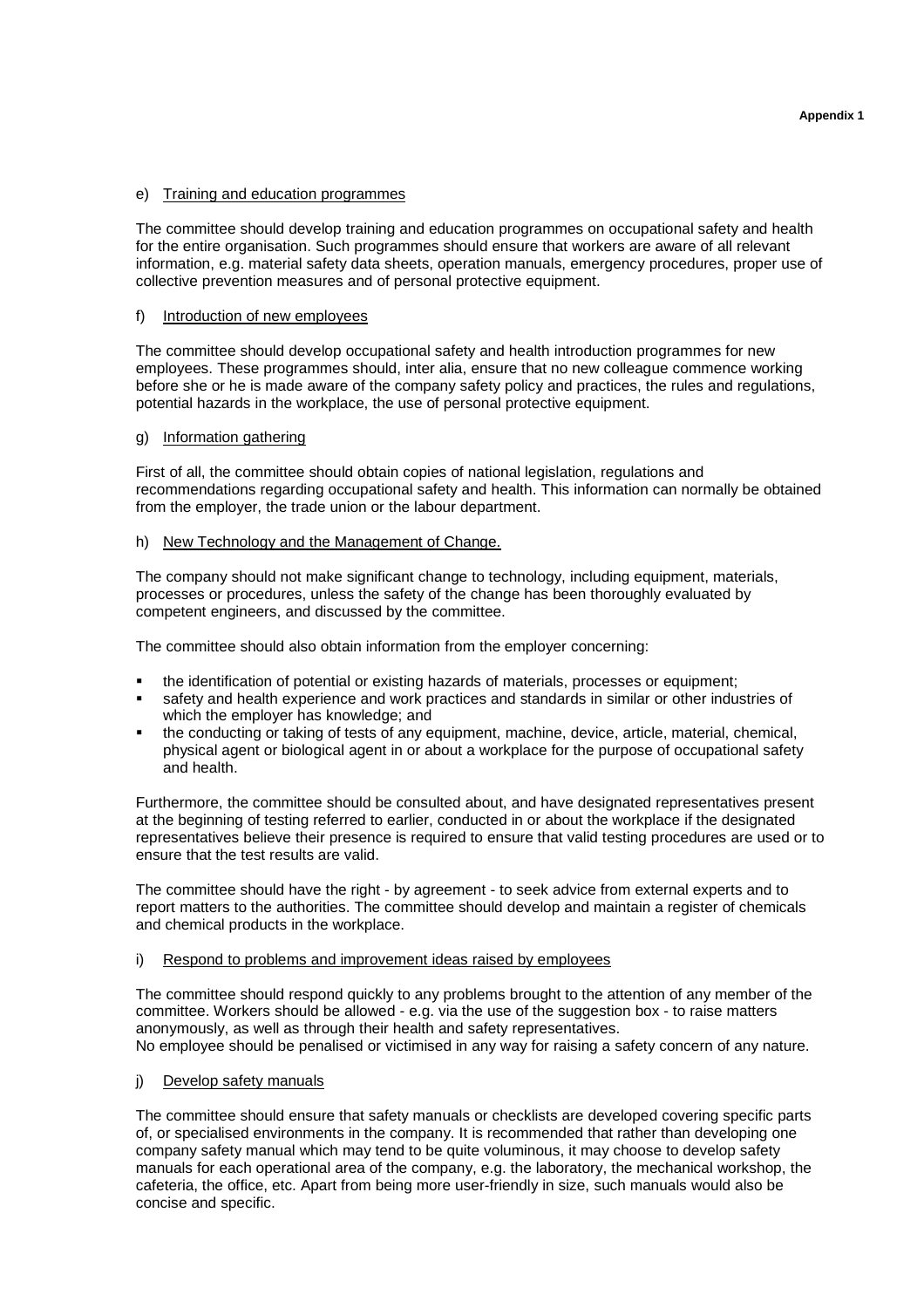## k) First aid

The committee should establish systems to ensure that first aid kits are conveniently located in the various departments of the company and that they are adequately stocked and maintained. First aiders should be trained. The committee should ensure that emergency response structures are in place and adequately tested.

#### l) The workplace and the surrounding environment

All workplaces exist and function as a part of a community and many of the pollutants and hazards, originally identified as occupational hazards, have an effect far beyond the workplace. The rising number of major industrial accidents, and their local and global impact, provides dramatic evidence that what happens within the plant deeply affects the safety, health and welfare of the local population and general environment.

In addition to the highly publicised catastrophes, there is an even bigger environmental problem, which might be called the silent disaster in which everyday leaks, spillages and "normal emissions" find their way into the environment with considerably greater collective impact than any of the single event disasters. In fact the quiet and often unseen daily accumulation of pollutants from leaks, spills and normal operation procedures have much more severe impact on the environment than any single disaster that may hit the headlines.

The workplace committee should, on the basis of a thorough investigation of the actual situation, discuss to what extent the workplace can minimise its negative environmental impact on the surrounding environment. The committee might also want to suggest policies and practice regarding the disposal of solid waste, effluent or aerial emissions. Furthermore, the committee might want to establish systems to deal with a potential uncontrolled emission, i.e. emergency procedures, early warning systems, community information, evacuation plans, etc.

Where the committee deems it necessary the services of experts may be commissioned.

#### **8. Company Safety Policy**

The company's safety policy can be considered the constitution of the joint H&S committee. Consequently, once established according to an agreement, one of the first tasks for the joint H&S committee is to develop a Company Safety Policy if not already in existence. The Company Safety Policy - and along with it, all practices - should be in accordance with national legislation, recognised practices, international standards and collective agreements, and as a minimum, should live up to the provisions stated in those instruments.

Furthermore, the Policy should reflect the specifics of Company history and tradition, specific Company issues and interests and - very importantly - the company-trade union relationship both in its written (e.g. in collective agreements) and its verbal form. Once consensus is reached in the committee on a draft policy it should be forwarded to the President and/or the Managing Director for endorsement before it is finally adopted by the committee itself. The document is a very important one as it states the level of commitment to safety and health on the side of the company and - along with the agreement on the role and functions of the joint H&S committee - is the working basis for the committee.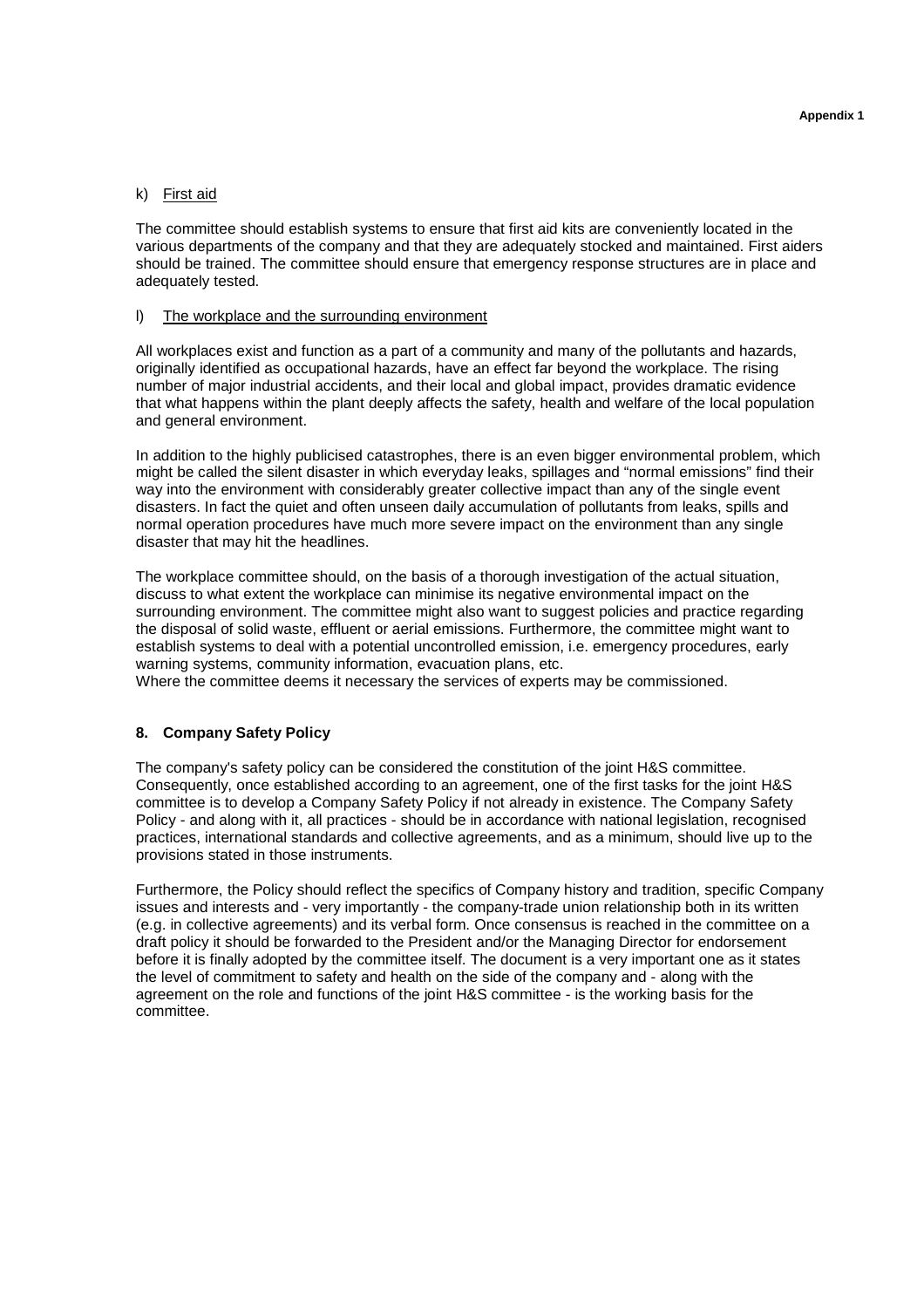## Introductory Statement

The written policy statement generally starts with a clear, simple expression of the company's concern for and attitude about employee safety and health. Examples of introductions to policy statements include:

- Accident prevention is a primary job for management, and management is responsible for establishing safe and healthy working conditions.
- We will always place a high priority on safe operations and the safety of employees.
- People are our most important resource and their safety is one of our principal responsibilities.
- The company will, at all times, and at every level of management, attempt to provide and maintain a safe working environment for all employees. All safety programmes shall have the objective of preventing accidents.
- This company considers no phase of operation or administration more important than safety and health. We will provide and maintain safe and healthy working conditions, and establish and insist on safe work methods and practices at all times.
- The company has to check scrupulously that also subcontractors respect all existing health and safety regulations.

#### Goal/purpose

An effective safety and health programme will have a stated purpose or a set of goals. These goals are included in the written policy statement so that both management and workers are reminded of the purpose and value of the safety and health programme. Incorporated into the policy could be such statements as:

- The company has established our safety and health programme to eliminate work injuries to its employees. The company expects the programme to improve operations and reduce personal losses.
- Safety shall be an integral part of all operations, including planning, development, production, administration, sales, and transportation.
- We want to make our safety efforts so successful that we make elimination of accidents and injuries not just a goal, but a way of life.
- We aim to resolve safety and health problems through prevention.
- It is the goal of the company to involve both management and employees in safety planning, development and implementation.

#### **Objectives**

Also included in the policy statement can be positive steps that should be taken to implement the company's safety and health programme. Further details of this programme should be included in the action plan which would be developed by the committee once the policy is endorsed and adopted. Objectives to be considered might include:

- Working consistently to:
	- maintain and promote a safe and healthy working conditions;
	- adhere to proper operating practices and procedures designed to prevent injury and illness;
	- observe national and company safety and health regulations.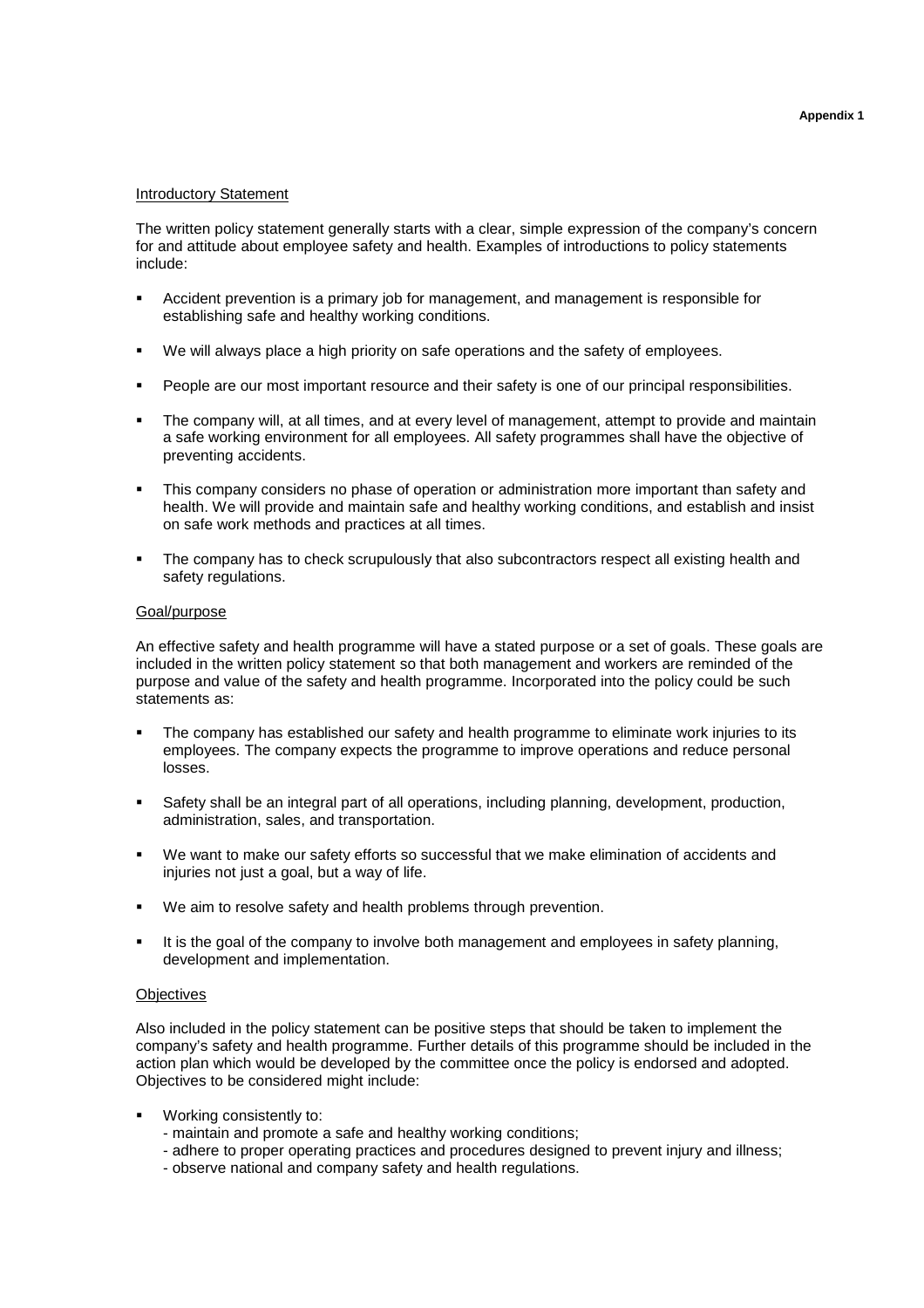- Ensuring that no employee is assigned to a job without necessary training both in the job tasks themselves and in safety and health.
- Establishing and requiring a safety and health programme that emphasises the integration of safety and health measures into each job task so that safety and health and job performance become inseparable.
- Requiring safety orientation for new and transferred employees, timely and appropriate training, a well-functioning joint H&S committee, a self-inspection programme, proper mechanical guards (adherence to national as well as international safety standards), and a personal protective equipment programme. - Providing safety and fire inspection to identify potential hazards of operation, then developing necessary protective measures.
- Establishing registration of accidents and near-misses and maintain good practices of recordkeeping.
- Conducting accident investigation to determine the cause of accidents and the action required to prevent recurrences.
- Developing safety and health publicity and promotion to maintain interest and participation, both on and off the job.

#### **Responsibilities**

The company safety and health action plan will describe in detail the specific assignment of responsibilities, duties, and delegation of authority. The policy statement may summarise these responsibilities e.g.:

- The joint H&S committee is responsible for developing an effective safety and health programme to be endorsed by management.
- The supervisors in cooperation with relevant members of the committee are responsible for maintaining safe and healthy working conditions and practices in the areas under their jurisdiction.
- Department heads and supervisors in cooperation with relevant members of the committee are responsible for preventing accidents in their departments.
- Supervisors will be accountable for the safety and health of all employees working under their supervision.
- Each level of management must reflect an interest in company safety and health objectives and set a good example by complying with company safety and health rules. Management interest must be vocal, visible and continuous, from top management to departmental supervisors and foremen.
- Management representatives who have been assigned safety and health responsibilities will be held accountable for meeting those responsibilities.

#### Employee Participation

- Companies should acknowledge the vital role of their employees in the operation of a successful safety and health programme by summarising their roles and contributions in the policy statement. The following are some examples.
- All employees, including management, are expected to follow safe working practices, obey rules and regulations, and to work in a way that maintains the high safety standards developed and sanctioned by the joint H&S committee and endorsed by the company.
- All employees are expected to give full support to safety and health programmes and activities.